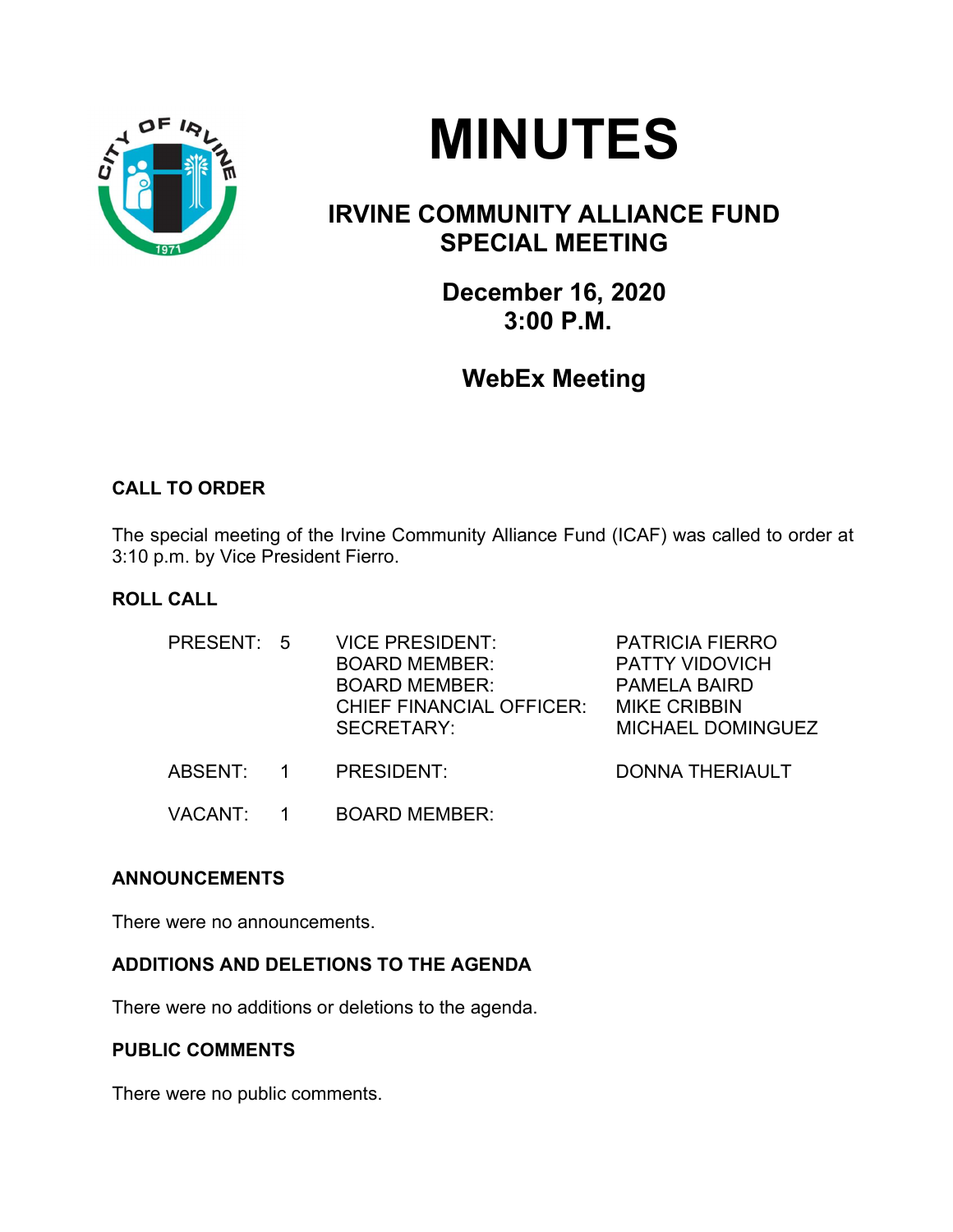Discussion was led by Vice President Fierro regarding the Committee Reorganization, and it was decided to change order of agenda by moving ICAF Reorganization after Item 4.

#### PRESENTATION

### 1. CITY OF IRVINE COMMUNITY SERVICES DONATION SUMMARY

Chief Financial Officer Cribbin presented on the total number of donations received by the City. Board Member Vidovich asked about COVID-19 impact on the Irvine Global Village Festival and City park playgrounds.

#### BOARD BUSINESS

#### 2. APPROVAL OF IRVINE COMMUNITY ALLIANCE FUND MINUTES

ACTION: Moved by Chief Financial Officer Cribbin and seconded by Board Member Vidovich to approve the minutes of the Irvine Community Alliance Fund meeting held on September 26, 2019.

The motion carried as follows:

AYES: 5 Board Members: Fierro, Vidovich, Baird, Cribbin, Dominguez

ABSENT: 1 President Theriault

## 3. CHIEF FINANCIAL OFFICER'S REPORT

Chief Financial Officer Cribbin provided an update on ICAF donations. A total of \$35,783.63 in donations was received for Fiscal Year 2019-2020.

Larger donations included:

- \$10,000 Irvine Improv Comedy Unleashed fundraising event
- **\$ 5,000 Fidelity donation**
- \$ 5,000 private donation

## ACTION:

Received and filed report.

#### 4. DISCUSSION OF ICAF DISSOLUTION OR STREAMLINING OF BOARD OF **DIRECTORS**

There was previous discussion about the ICAF dissolution or streamlining of the Board of Directors. Secretary Dominguez consulted with the City Attorney and the City Finance Department and reported the following:

• ICAF exists to receive donations from donors unable or preferring not to donate directly to the City of Irvine